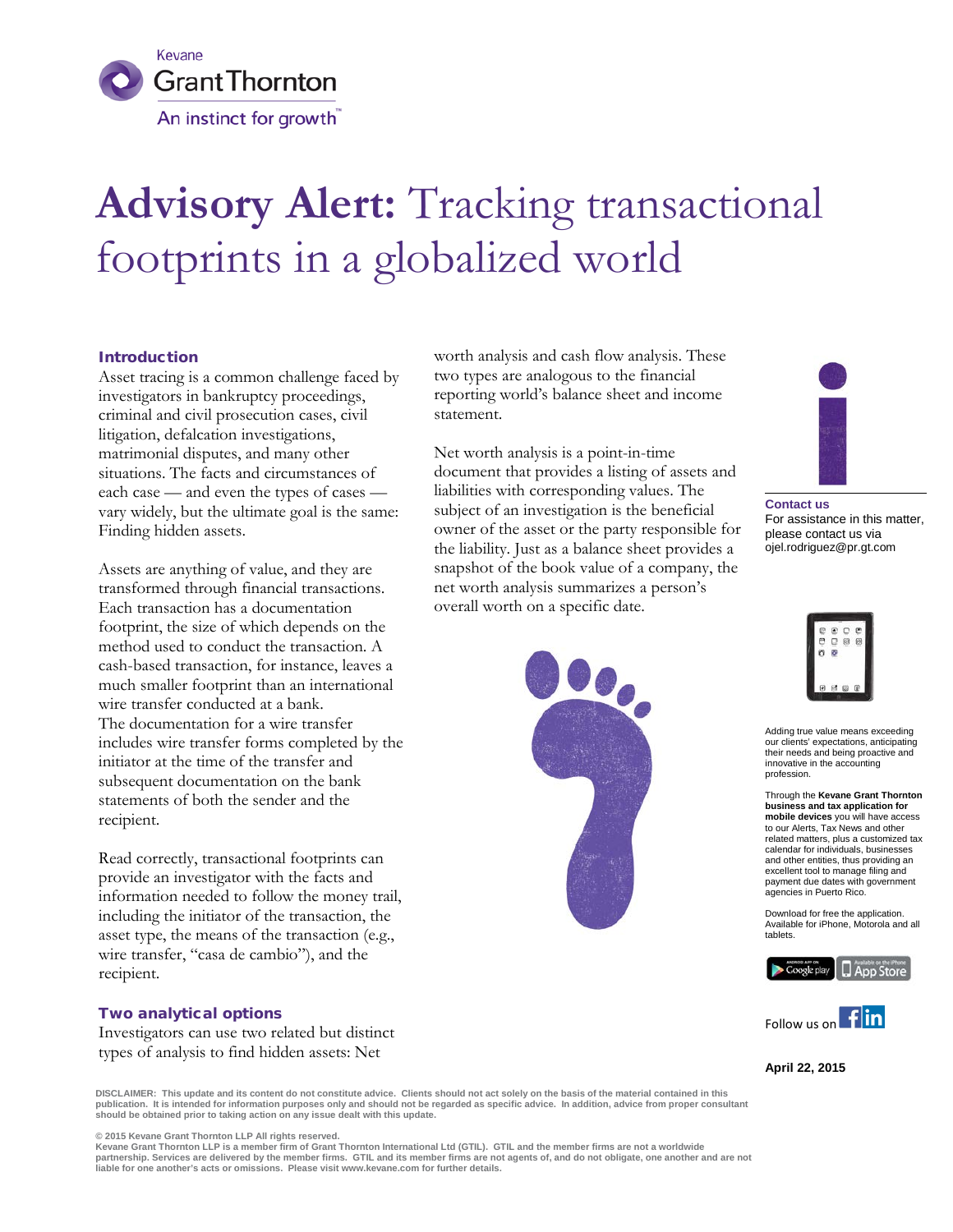

A cash flow analysis, in the context of asset tracing, is a summary of the fund flows through an investigation of subject's assets and liabilities, such as a wire transfer through a bank account. This type of analysis is similar to an income statement's view of a company's operations.

The backbone of a cash flow analysis is a documented view of the subject's financial transactions within his or her known assets. Just as an income statement is supported by general ledger detail, a cash flow analysis summary is supported by financial transaction detail. Although the cash flow analysis has the word "cash" in its name, it is not limited to cash transactions, nor is it the same as the cash flow statement of a company. Rather, it correlates the income and expense transactions in which an investigation subject participates, regardless of the form of money.

## Step 1: Define the universe, timeline and beginning net worth analysis

Defining the investigation subject's universe is the starting point for following the transformation of assets through financial transactions. A timeline should be established to document the scope of work to be performed. Typically, the starting point of the timeline should begin before the triggering event (e.g., the suspected point of employee defalcation) that prompted the investigation. A subject's universe consists of all of his or her known assets and liabilities. Although ownership, responsibility or value may not be fully known at the beginning of an investigation, a baseline of assets and liabilities is very important during documentation of the cash flow analysis (see the next step).

Ultimately, the universe an investigator can define will depend on the documentation available in the case. Multiple types of documentation should be used in tandem to define the universe, including tax returns, public records including UCC filings, and

bank account opening documentation or initial statements. Documenting assets and liabilities with corresponding values creates the beginning net worth analysis.

Categories in the net worth analysis include bank accounts; loans, notes and other receivables; equity ownership or securities; employment or other income sources; real estate; life insurance; pensions or retirement accounts; vehicles; other assets; loans, notes and other payables; taxes payable; mortgages or loans on real estate; and other debts.

# Step 2: Document the cash flow analysis

The cash flow analysis begins when assets are classified as static (those that are not increasing and decreasing in value on a regular basis, such as automobiles) or dynamic (assets whose value rises and falls throughout the period of review, such as bank accounts). Only dynamic assets are included in the cash flow analysis.

Dynamic asset transactions should be documented to identify the account, date, type, description and amount of the transaction. Once information regarding all transactions is documented, each should be classified as generated internally or externally. Internally generated transactions include bank fees, interest and interaccount transfers. Externally generated transactions (flows of funds either into or out of the universe) should be scrutinized to accumulate information regarding source or disposition. In addition, transactions relating to the known assets and liabilities documented in the beginning net worth analysis should be noted in order to calculate value fluctuations.

DISCLAIMER: This update and its content do not constitute advice. Clients should not act solely on the basis of the material contained in this<br>publication. It is intended for information purposes only and should not be r

**© 2015 Kevane Grant Thornton LLP All rights reserved.**

Kevane Grant Thornton is a member firm of Grant Thornton International Ltd (Grant Thornton International). Grant Thornton International and the<br>member firms are not a worldwide partnership. Services are delivered by the me